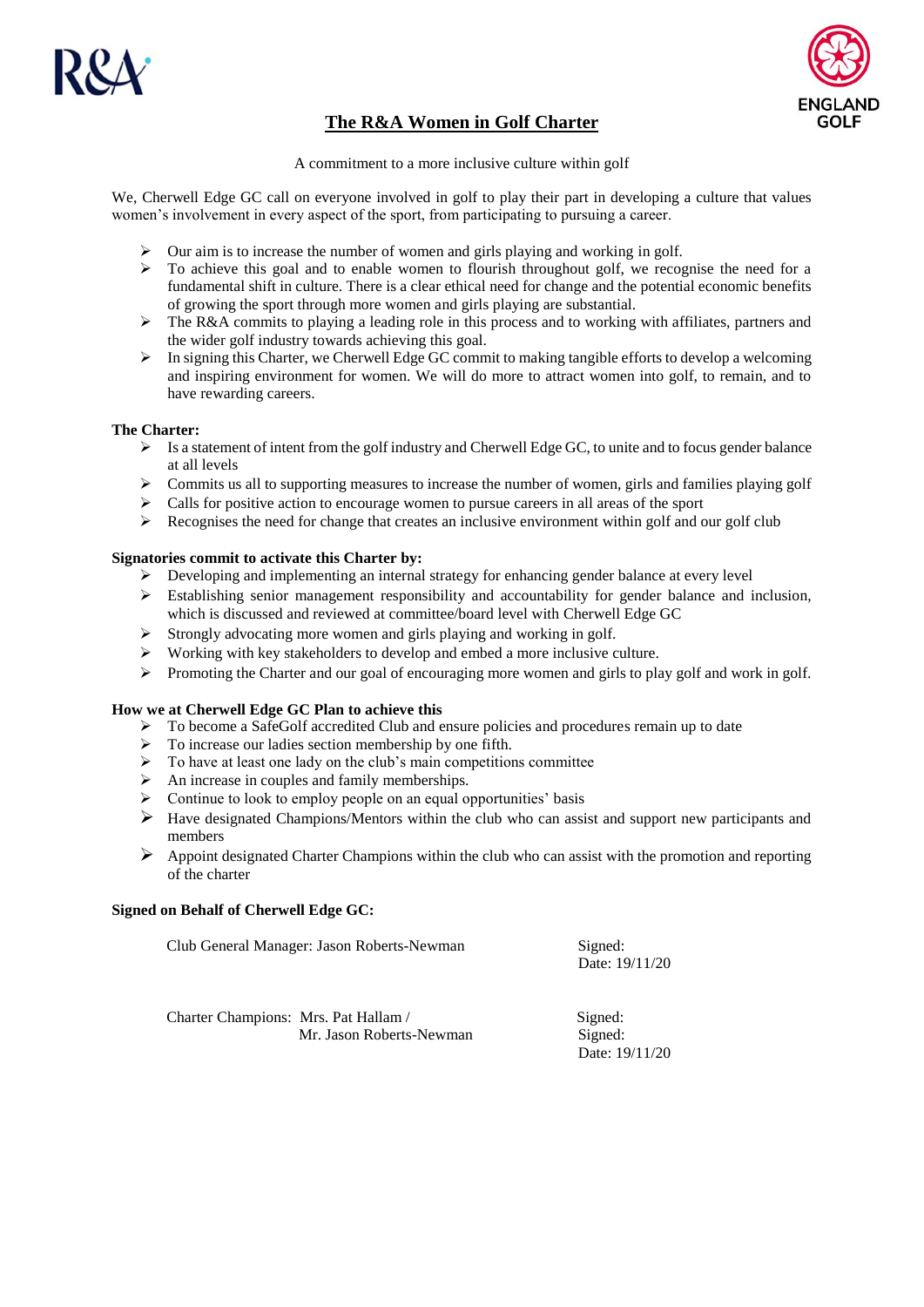



These objectives will be embedded into the club business plan and reviewed on an annual basis, to ensure that this inclusive commitment remains robust.

|                | <b>Commitment</b>                                                                                                                           | <b>Current Situation</b>                                                                                                                                                                                                                                             | How this will be achieved                                                                                                                                                                                                                                                                                                       | Date/Progress/Targets/Comments                                                                                                                                                                                           |
|----------------|---------------------------------------------------------------------------------------------------------------------------------------------|----------------------------------------------------------------------------------------------------------------------------------------------------------------------------------------------------------------------------------------------------------------------|---------------------------------------------------------------------------------------------------------------------------------------------------------------------------------------------------------------------------------------------------------------------------------------------------------------------------------|--------------------------------------------------------------------------------------------------------------------------------------------------------------------------------------------------------------------------|
| 1              | SafeGolf<br>To become<br>a<br>Club<br>accredited<br>with<br>and Diversity<br>Equality<br>policies and procedures in<br>place and up to date | Adopted the SafeGolf Safeguarding policy<br>and England Golf Safeguarding Adults<br>policy and communicate this to our<br>members, visitors, staff and volunteers. A<br>Club Welfare Officer is to be appointed<br>with the relevant Qualifications and<br>training. | The Proprietors of the Club have approved all policies and<br>procedures.<br>All documentation is up to date on the SafeGolf portal and<br>notify our local England Golf Support Officer.                                                                                                                                       | Keep a register of when the key policies and<br>documentation need to be updated and when<br>key members of staff and volunteers need to<br>undertake relevant training.                                                 |
| $\overline{2}$ | To increase our ladies<br>section membership by one<br>fifth.                                                                               | We have 21 female club members as of<br>19/11/2020                                                                                                                                                                                                                   | Encourage ladies to take control of their section by re-<br>establishing their committee.<br>Starter ladies and girls group coaching sessions to run<br>In March, June, August 2021,<br>4 one hour session once a week for 4 weeks. 5-10 ladies in<br>each series of sessions<br>More weekend competitions for ladies and girls | To have made progress on membership<br>numbers by membership renewal 1st April<br>2022.<br>Target of 6 new lady members by 1/4/2022.                                                                                     |
| 3              | To have at least one lady on<br>the club's main<br>competitions<br>committee                                                                | Ladies section does not have a<br>Committee, through lack of volunteers and<br>thus does not have a representative on the<br>main committee                                                                                                                          | Encourage ladies to take control of their section by<br>restabilising their committee                                                                                                                                                                                                                                           | To achieve one lady on the club's main<br>competitions committee by 1st April 2022                                                                                                                                       |
| 4              | An increase in couples and<br>family memberships.                                                                                           | We have 11 free junior members at present<br>on the adult/junior scheme.<br>Five couples are members of the club                                                                                                                                                     | An offer of a free junior under 14 years of age<br>membership for persons joining with any full adult family<br>member.<br>Family discount on range on a Sunday afternoon 2 for 1<br>Family Range Membership: to be introduced March 2021<br>Loyalty card and Family group tuition offers to commence<br>in summer 2021         | The aim is to increase the number on couples<br>within the membership to 8 and have juniors<br>on the free membership scheme totalling 20<br>by December 2021.<br>A target of 6 Family Range Memberships is<br>in place. |
| 5              | Continue to look to employ<br>people on an equal<br>opportunities' basis                                                                    | We have female and male staff at all levels<br>of the business.                                                                                                                                                                                                      | When appropriate advertise positions in a way to make<br>clear that vacancies are open to both genders                                                                                                                                                                                                                          | Continuation of club policy                                                                                                                                                                                              |
| 6              | Impact measures                                                                                                                             | To capture and record a baseline of all the<br>key measures we are committing to within<br>the charter including membership data for                                                                                                                                 | Formally share progress and updates/changes to the charter<br>with England Golf moving forward                                                                                                                                                                                                                                  | To provide annual measures to<br>help<br>determine the impact of the charter                                                                                                                                             |